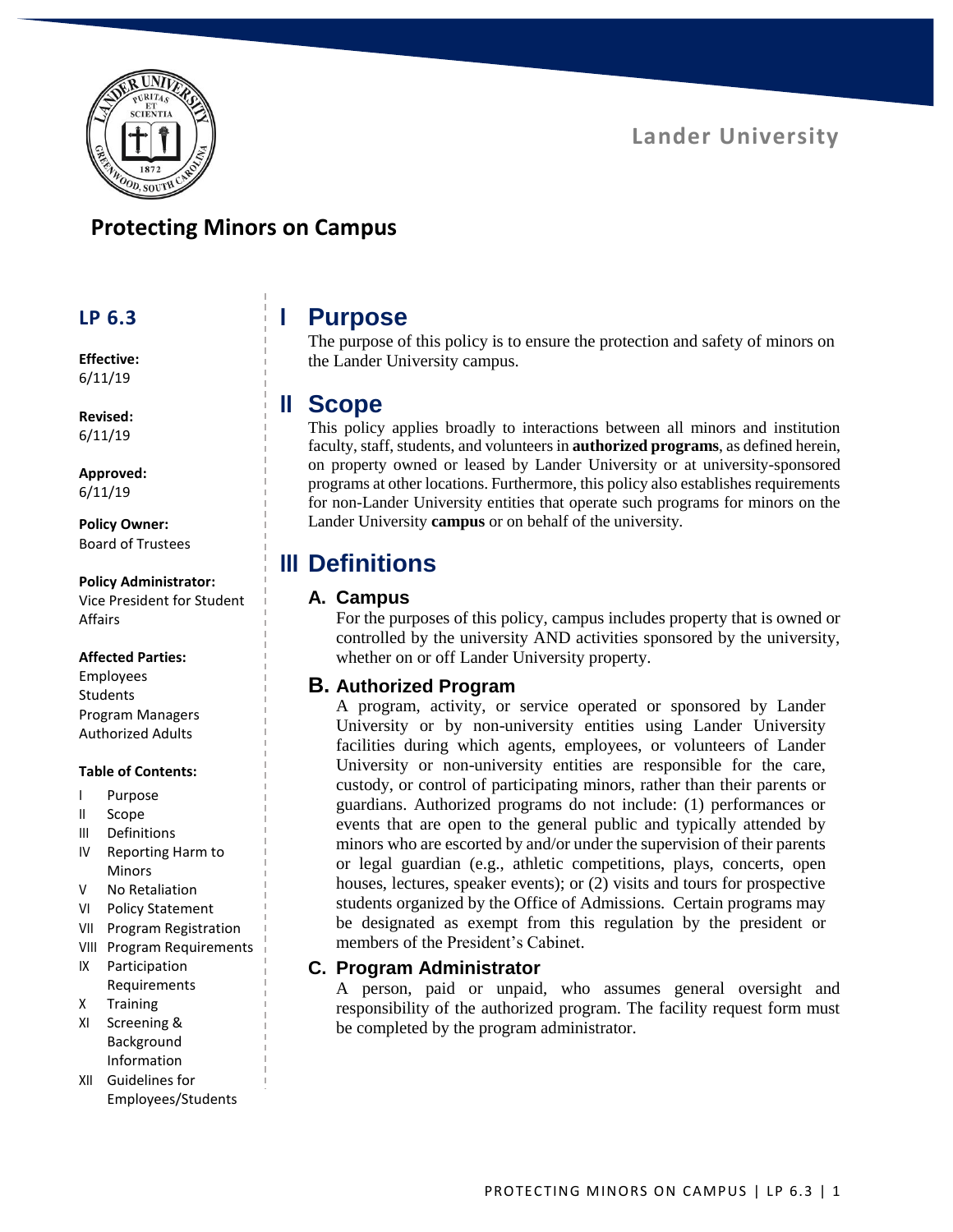

### **Protecting Minors on Campus**

#### **D. Authorized Adult**

A person, paid or unpaid, who may have direct contact, interact with, treat, supervise, chaperone, or otherwise oversee minors. This definition does not include temporary guest speakers, presenters, or other individuals who have no direct contact with program participants other than short-term activities supervised by program staff or individuals whose only role is a participant in the educational services or programs offered. An "authorized adult" is any adult who has complied with the requirements to be present with minors under this policy and who is responsible for either escorting or supervising the minor(s) while on campus or while participating in any programs. An authorized adult may also be a minor's parent or legal guardian.

#### **E. Minor Abuse**

Physical injury or death inflicted upon a minor by a parent or caretaker thereof by other-thanaccidental means; neglect or exploitation of a minor by a parent or caretaker thereof; sexual abuse of a minor; or sexual exploitation of a minor.

#### **F. Institutional Facilities**

Buildings, structures, and improvements of all types, outdoor areas, campus grounds, and athletic venues owned or leased by Lander University.

#### **G. Mandatory Reporter**

A person who is required by South Carolina law to report suspected minor abuse to the appropriate authorities. Mandatory reporters include, but are not limited to, faculty/teachers, administrators, counselors, social workers, psychologists, law enforcement personnel, and other persons who participate in providing care, treatment, education, training, supervision, coaching, counseling, recreational programs, or shelter to minors. Mandatory reporters whose communications would otherwise be legally privileged are generally required under South Carolina law to report suspected minor abuse.

#### **H. Non-Student Minor**

Any individual under the age of eighteen (18) that has not been legally emancipated and/or is not enrolled or accepted for enrollment at Lander University.

### **IV Reporting Harm to Minors**

**Authorized adults** or any other **mandatory reporter** under South Carolina law with reasonable cause to believe that suspected minor abuse has occurred, shall immediately report the suspected abuse to the Lander University Police Department, as well as the appropriate supervisor/**program administrator**. Depending on the circumstances (e.g., suspected abuse by a parent or guardian), a report may also have to be filed with the Department of Social Services (DSS). If warranted, Lander University will ensure that DSS is notified of the suspected abuse immediately and in no case later than 24 hours after the reporter first had reasonable cause to suspect the abuse. Reporting requirements are applicable to all university-sponsored or university-affiliated programs/activities involving minors and to all nonuniversity entities using Lander University facilities during which agents, employees or volunteers of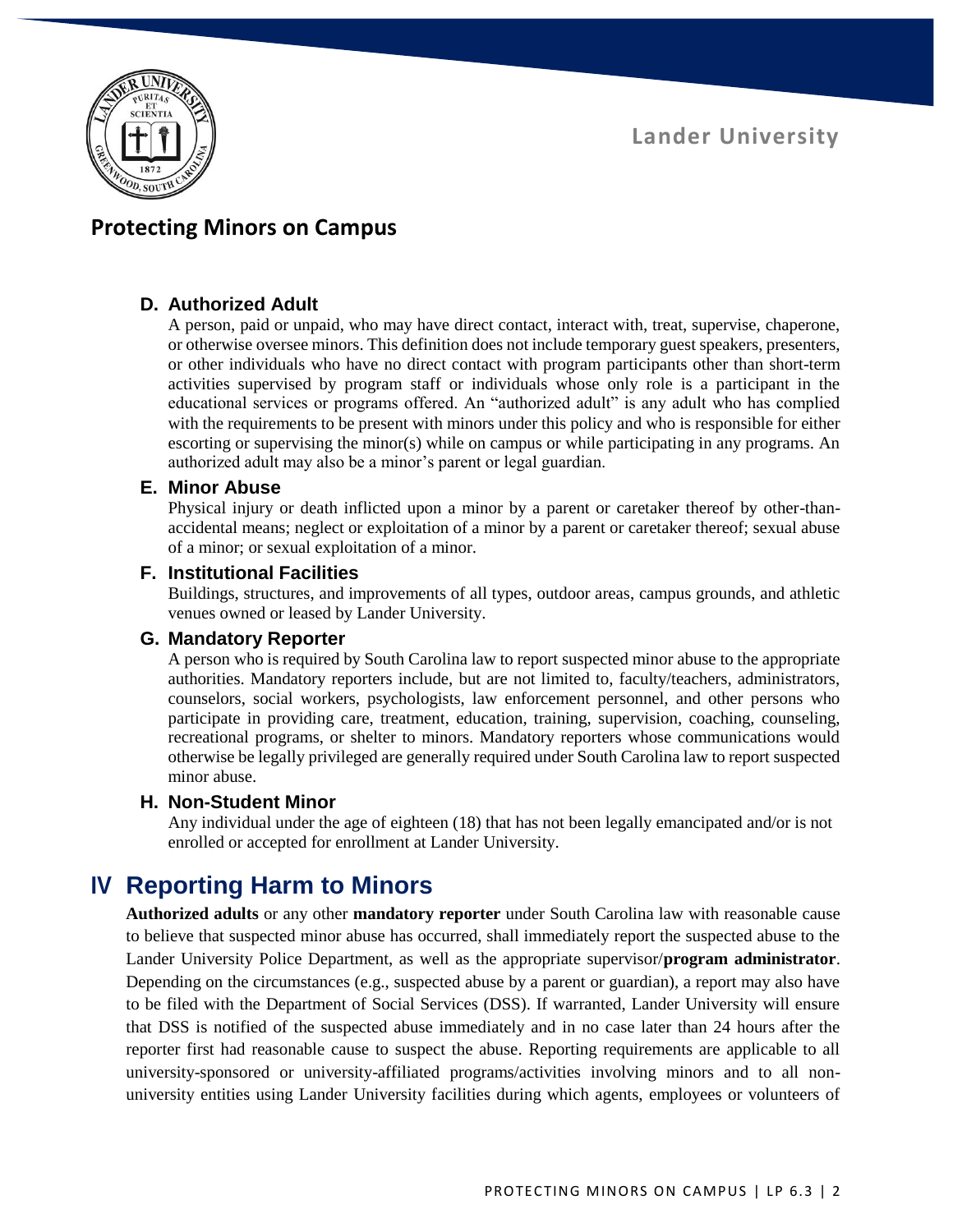

### **Protecting Minors on Campus**

Lander University or non-university entities are responsible for the care, custody, or control of participating minors in place of their parents or guardians. It is expected that all Lander University employees will appropriately report suspected **minor abuse**, regardless of the enrollment status of the minor. Employees who fail to report minor abuse, or employees and/or students who engage in abusive, reckless, and/or negligent behaviors with minors will be subject to disciplinary action in accordance with the Employee Handbook, Student Code of Conduct, Title IX policy, and/or South Carolina Code of Laws. **In the event of an emergency, one should immediately call the Lander University Police Department at 864-388-8911 or 864-388-8222.**

# **V No Retaliation**

No student or employee will be subject to retaliation as a result of making a good faith report of suspected abuse under this policy.

## **VI Policy Statement**

In order to promote the safety and general welfare of all minors participating in programs at Lander University, it is the expectation of Lander University that all **non-student minors** participating in such programs must be reasonably and appropriately supervised by an authorized adult. Further, it is expected that all **authorized adults** will understand and comply with the Code of Conduct as described within **Appendix B** of this policy.

# **VII Program Registration**

Lander University is responsible for establishing and maintaining a registry of **authorized programs** for **non-student minors**. The registry will include pertinent information about each of the **authorized programs** (e.g., the name and contact information of the **program administrator**, the number of participants, and the number of **authorized adults**). Programs will be registered annually, at least 30 days in advance of program start date, with the Office of Facilities Scheduling. **Program administrators** will be required to acknowledge full compliance with Lander University's Protecting Minors On-Campus Policy.

## **VIII Program Requirements**

All **program administrators** are required to complete the minors on-campus accountability checklist. Furthermore, it is expected that all of the following important considerations have been thoughtfully examined prior to seeking approval for any **authorized program**:

- A. The dates and locations when and where **non-student minors** will be participating;
- B. The general nature of the activities to be undertaken or offered in the program;
- C. Training requirements;
- D. Proper screening and background checks for volunteers;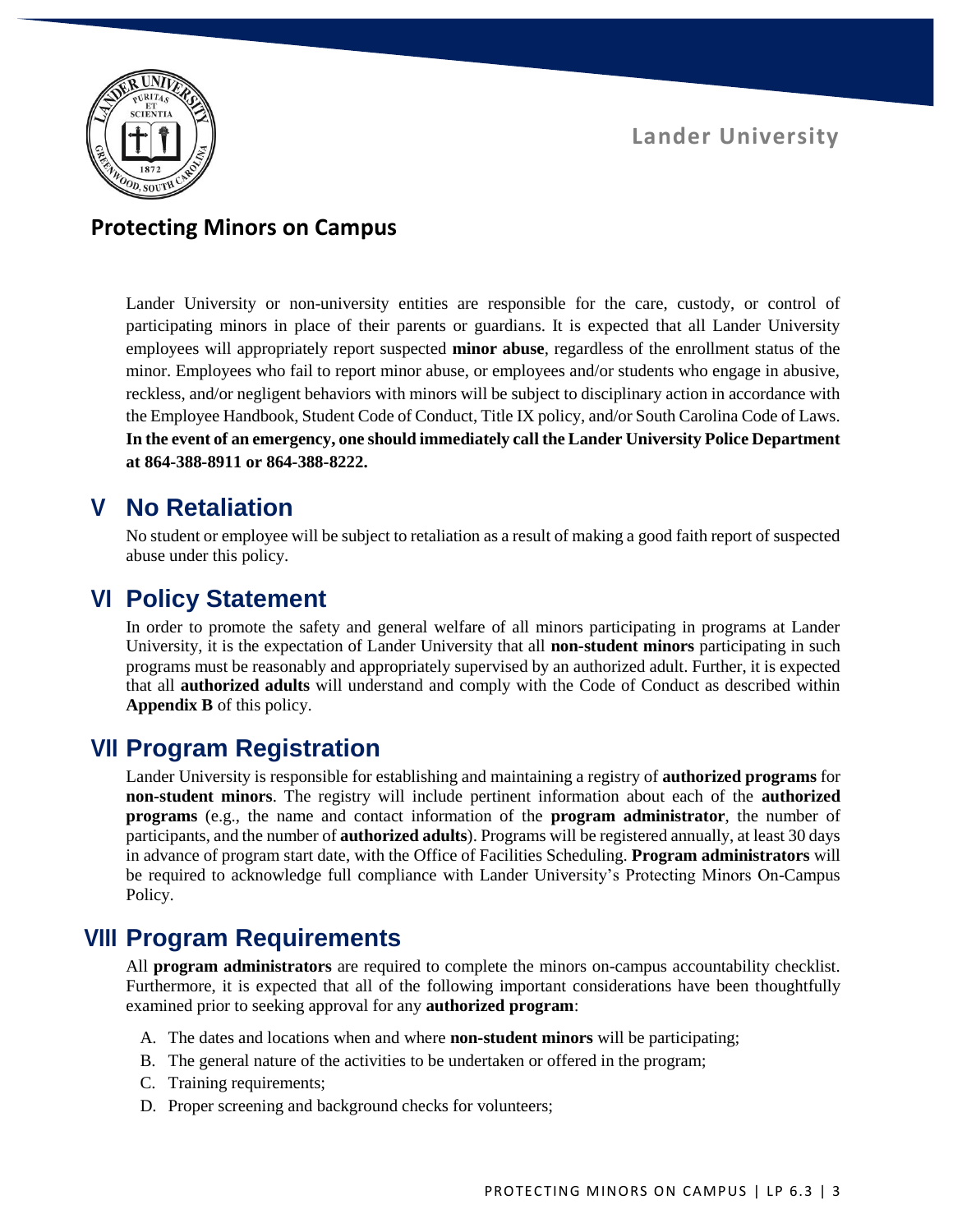

### **Protecting Minors on Campus**

- E. Safety and security planning;
- F. Arrangements for transportation;
- G. Response protocols for injuries or illnesses;
- H. Response protocols for accusations of misconduct;
- I. Transportation needs;
- J. Housing needs;
- K. Participation requirement forms;
- L. Insurance requirements;
- M. Licensing or exemption therefrom by any and all applicable government agencies; and
- N. Appropriate staffing and supervision ratios.

For camps, ratios of staff to participants will be as required for accreditation by the American Camp Association.

| <b>AGE OF</b> | <b>STAFF TO PARTICIPANT RATIO</b>                                                     |
|---------------|---------------------------------------------------------------------------------------|
| <b>CAMPER</b> |                                                                                       |
| 5 and younger | $\Rightarrow$ 1 staff for each 5 overnight campers and 1 staff for each 6 day campers |
| $6 - 8$       | $\implies$ 1:6 for overnight, and 1:8 for day                                         |
| $9 - 14$      | $\Rightarrow$ 1:8 for overnight and 1:10 for day                                      |
| 15-18         | $\implies$ 1:10 for overnight and 1:12 for day                                        |

The **program administrator** is responsible for maintaining the names, email addresses, and cell phone numbers of all adults who will be participating directly with **non-student minors** in the program, and a list of participating **non-student minors**, to include their assigned **authorized adult** and temporary room assignment information, if the **authorized program** includes the use of residential facilities. In the event that officers must respond, the Lander University Police Department must be provided with access to all such information.

# **IX Participant Requirements**

Parents or legal guardians of **non-student minors** must sign and submit required forms before **nonstudent minors** will be allowed to participate in **authorized programs**. It is the responsibility of the **program administrator** to ensure that such forms are appropriately obtained and secured. These forms may include, but are not limited to, the administrative requirements associated with the **authorized program** (e.g., medical information), waivers, and permission slips to be obtained from the parents/guardians of participating minors. If a parent or legal guardian does not sign a photo release waiver, the **program administrator** is responsible for notifying the Office of University Relations, in writing [\(univrel@lander.edu\)](mailto:univrel@lander.edu), prior to the start of the **authorized program**.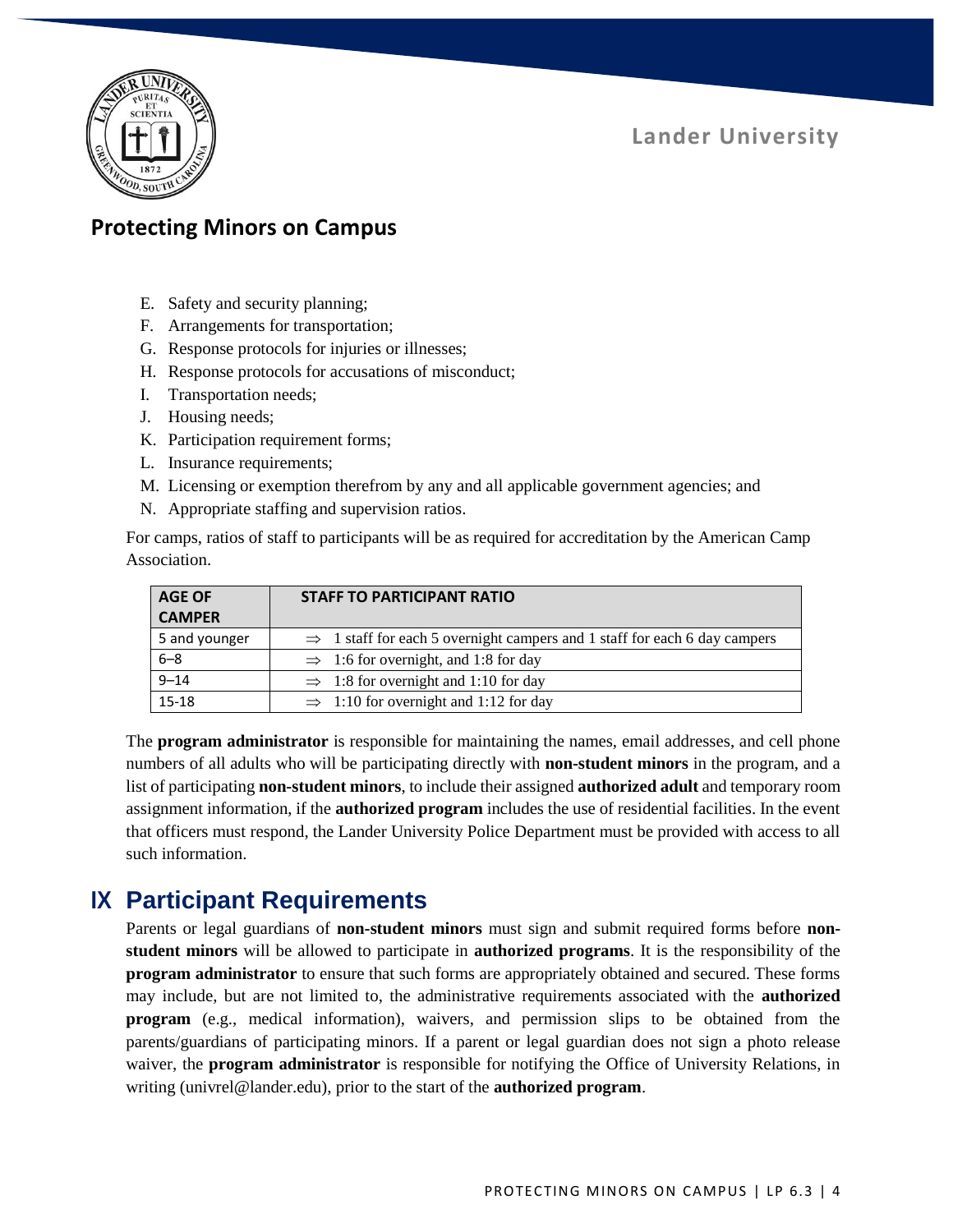$20, 500$ 

### **Lander University**

#### **Protecting Minors on Campus**

## **X Training**

All authorized adults must receive appropriate periodic training on safety, security, and mandatory reporting requirements and procedures. (Additional training may be required depending upon the role of the staff member or volunteer.) It is the responsibility of the program **administrator**, whether an employee or a third-party, to ensure that all **authorized adults** have been properly trained on all aspects of this policy.

## **XI Screening & Background Information**

Non-university entities using **institutional facilities** for **authorized programs** are required to certify that they have conducted appropriate screening and background investigations and that the results and methods are sufficient to meet institutional standards prior to the start of the **authorized program**. The cost of the screening and background investigations are the sole responsibility of the non-university entity.

**Program administrators**, whether Lander University employees or otherwise, are responsible for ensuring that participating staff have been appropriately screened by a state-authorized vendor in advance of any **authorized program**. Background screenings/investigations are valid for a one-year period. With regard to employee-sponsored programs, Lander University reserves the right to take appropriate action with respect to employees who may have falsified, or failed to disclose, information material to their employment on employment applications uncovered as a result of the background check, including and up to termination of employment.

A decision not to permit an individual to participate in an **authorized program** covered by this policy based on the results of a background report will be made by the appropriate Vice President(s), the Office of the Administration, the General Counsel, Human Resources, or others, as needed. The results of background reports conducted under this policy will be used only for the purposes of this policy.

# **XII Guidelines for Employees/Students (parenting and minors in university facilities)**

The circumstances under which minors may be brought into a particular workplace or classroom setting should be established in a discussion between the employee and supervisor or the student and instructor, respectively, taking into account the following factors:

- A. The parent is willing to accept full responsibility for the minor's safety and for any damage to property or injury to persons that may be caused by the minor's presence.
- B. When considering the presence of minors on **campus**, the extent to which the minor's presence in the workplace or the classroom creates a potential danger to the minor or exposes the